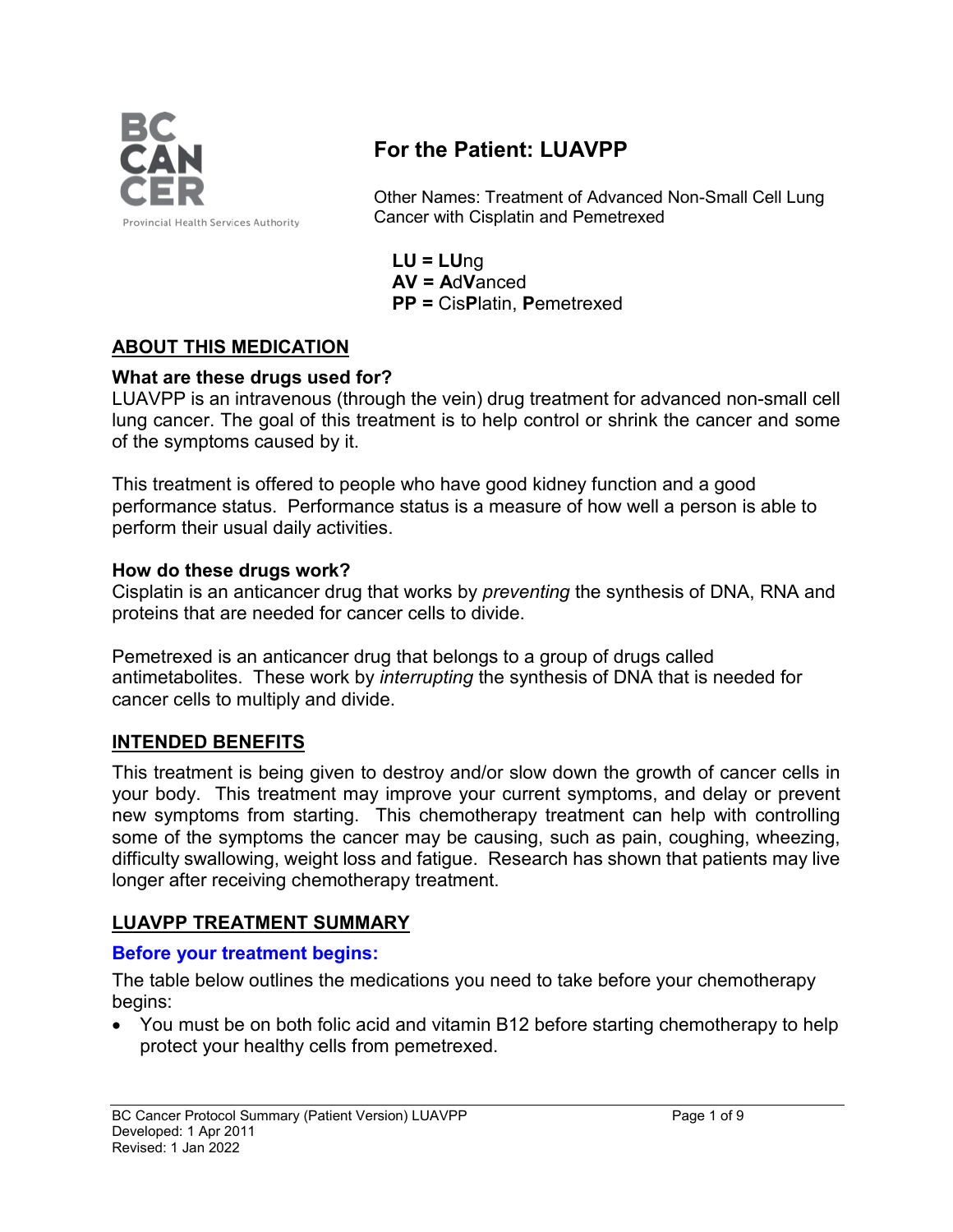| <b>MEDICATION</b>                           | <b>WHERE TO GET IT</b>                                                                 | <b>HOW TO TAKE IT</b>                                                                                                                                                             |  |
|---------------------------------------------|----------------------------------------------------------------------------------------|-----------------------------------------------------------------------------------------------------------------------------------------------------------------------------------|--|
| Folic Acid 0.4 mg tablets                   | At your regular pharmacy,<br>without a prescription                                    | Take one tablet (0.4 mg) once<br>daily. Start one week before your<br>first treatment and stop three<br>weeks after your last treatment.                                          |  |
| Vitamin B12 1000 mcg<br>$(\mu g)$ injection | At your regular pharmacy,<br>behind the pharmacy<br>counter, without a<br>prescription | Your doctor or nurse will inject<br>this into your muscle once every<br>9 weeks. Start one week before<br>your first treatment and stop three<br>weeks after your last treatment. |  |

### **How are these drugs given?**

- Your treatment plan consists of up to 6 chemotherapy "cycles". Each cycle lasts 3 weeks (21 days).
- For each cycle, you will have the two medications given to you intravenously (through the vein) on Day 1.
	- **-** Pemetrexed is given first, and is given intravenously over 10 minutes.
	- **-** You will then be given extra fluids intravenously for one hour (60 minutes) before cisplatin. This is to help flush out your kidneys.
	- **-** Cisplatin will be given last, and is given intravenously over one hour (60 minutes).

# **What will happen when I get my drugs?**

- A blood test is done within one month of starting treatment.
- A blood test is also done before Day 1 of each cycle.
- For the first two cycles of treatment, an additional blood test will be done once a week.
- The dose and timing of your chemotherapy may be changed based on your blood test results and/or other side effects.
- Your very first treatment will take longer than other treatments because a nurse will be reviewing the possible side effects of your chemotherapy plan and will discuss with you how to manage them. *It is a good idea to bring someone with you to your first chemotherapy appointment.*
- You will be given a prescription for anti-nausea medications (to be filled at your regular pharmacy). Please bring your anti-nausea medications with you for each treatment. Your nurse will tell you when to take the anti-nausea medication. You may also need to take your anti-nausea drugs at home after therapy. It is easier to prevent nausea than to treat it once it happens, so follow directions closely.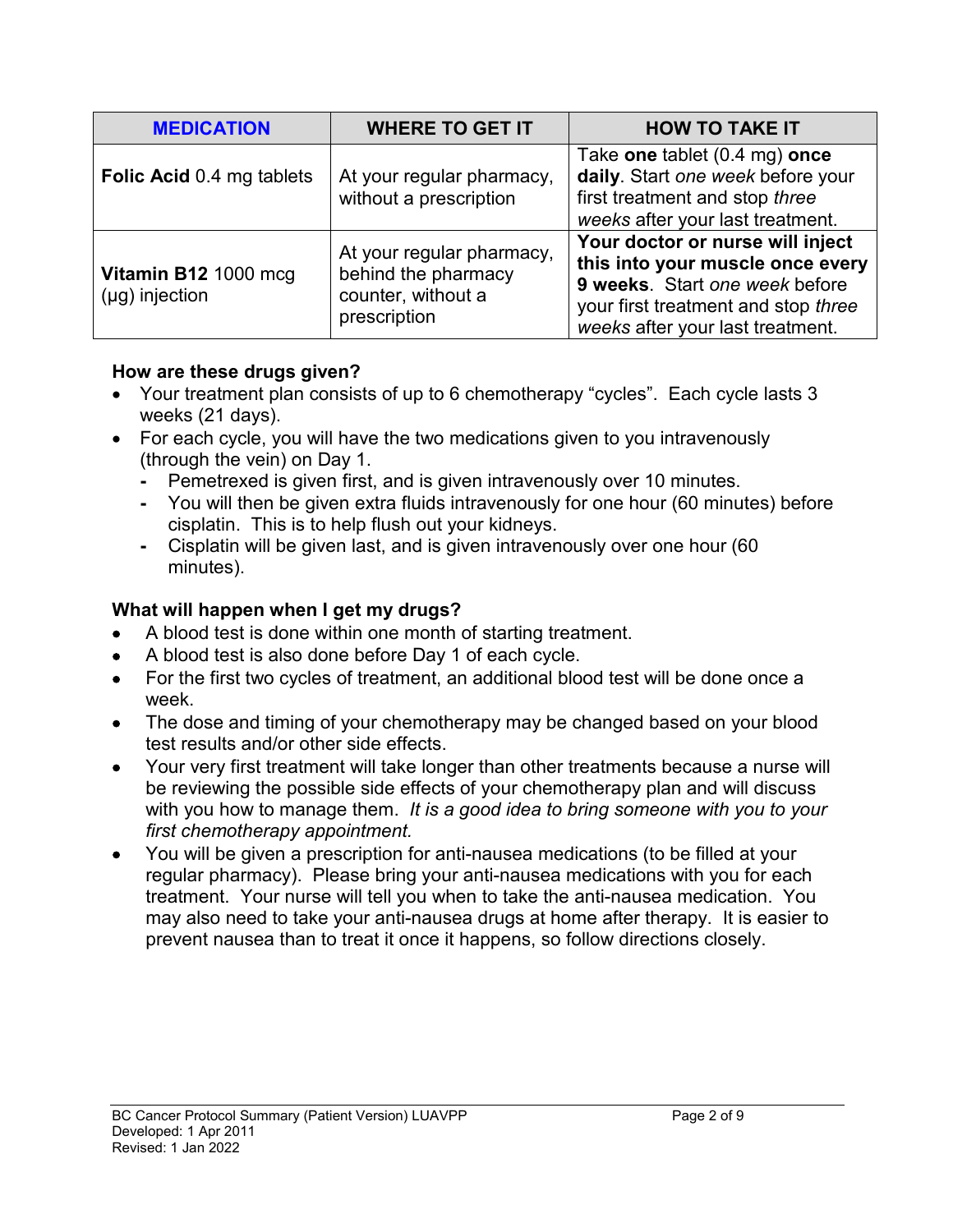### **LUAVPP TREATMENT PROTOCOL**

**Start Date: \_\_\_\_\_\_\_\_\_\_\_\_\_\_\_\_\_\_\_\_\_\_\_\_\_\_\_\_**

# **Cycle 1:**

| Day 1             | Day 2     | Day 3     | Day 4  | Day 5     | Day 6         | Day 7     |
|-------------------|-----------|-----------|--------|-----------|---------------|-----------|
| <b>Blood test</b> | <b>No</b> | <b>No</b> | No     | No        | <b>No</b>     | No        |
| Pemetrexed,       | chemo     | chemo     | chemo  | chemo     | chemo         | chemo     |
| Prehydration      |           |           |        |           |               |           |
| & Cisplatin       |           |           |        |           |               |           |
| Day 8             | Day 9     | Day 10    | Day 11 | Day 12    | Day 13        | Day 14    |
| <b>Blood test</b> | <b>No</b> | <b>No</b> | No     | <b>No</b> | <b>No</b>     | No        |
| No Chemo          | chemo     | chemo     | chemo  | chemo     | chemo         | chemo     |
| Day 15            | Day 16    | Day 17    | Day 18 | Day 19    | <b>Day 20</b> | Day 21    |
| <b>Blood test</b> | <b>No</b> | <b>No</b> | No     | No        | <b>No</b>     | <b>No</b> |
| No Chemo          | chemo     | chemo     | chemo  | chemo     | chemo         | chemo     |

**This 21-day cycle will repeat up to 5 more times**

**(weekly blood tests may not be required after Cycle #2 – this will be up to your oncologist)**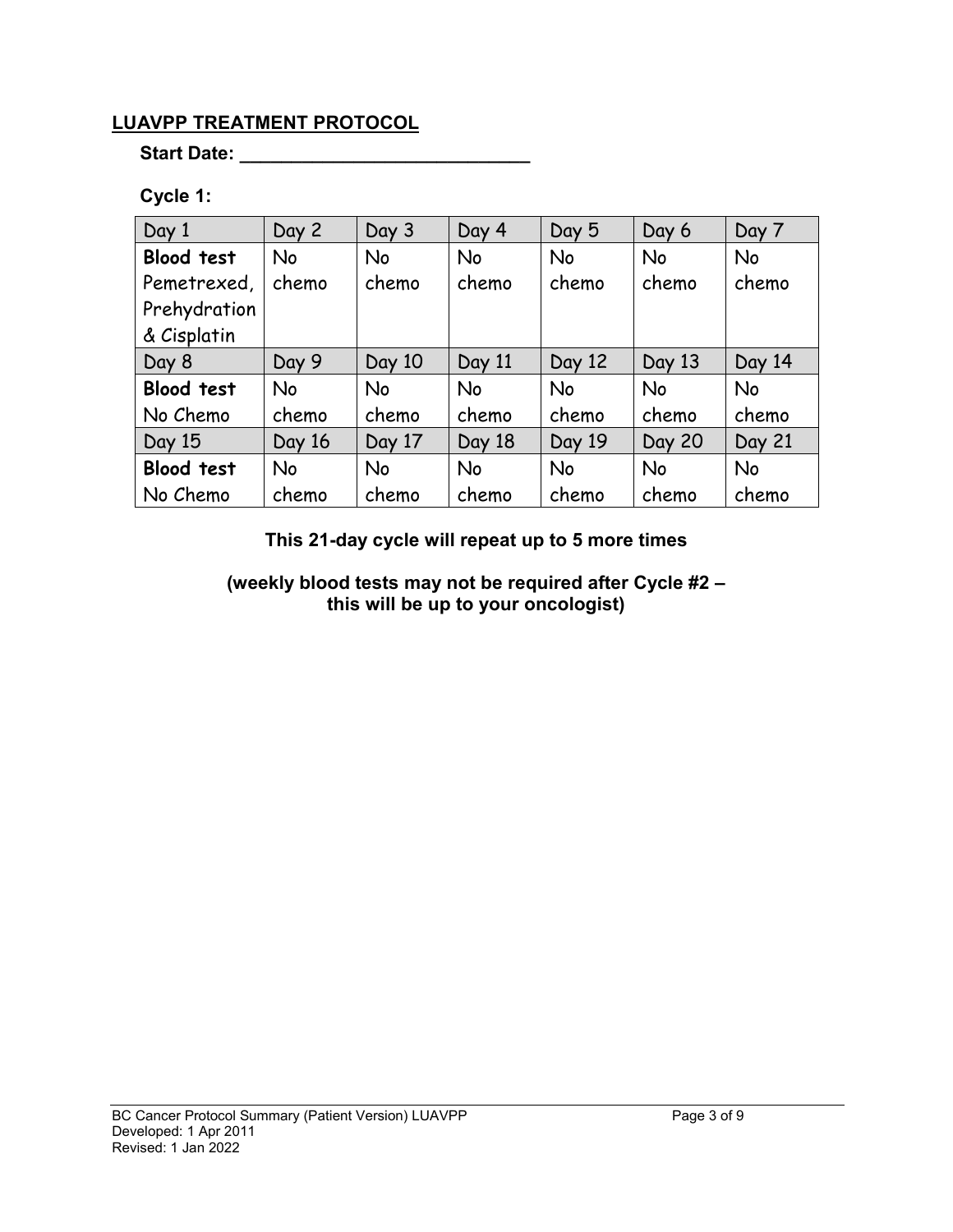# **CHEMOTHERAPY SIDE EFFECTS AND MANAGEMENT**

### **Are there any risks?**

• Unexpected and unlikely side effects can occur with any drug treatment. The ones listed below are particularly important for you to be aware of.

| <b>SERIOUS SIDE EFFECTS</b>                                                                                                                                                                                                                                                                            | How common<br>is it? | <b>MANAGEMENT</b>                                                                                                                                                                                                                                                                                                                                                                                 |
|--------------------------------------------------------------------------------------------------------------------------------------------------------------------------------------------------------------------------------------------------------------------------------------------------------|----------------------|---------------------------------------------------------------------------------------------------------------------------------------------------------------------------------------------------------------------------------------------------------------------------------------------------------------------------------------------------------------------------------------------------|
| Your white blood cells will<br>decrease a few days after your<br>treatment. They usually return<br>to normal in 2-3 weeks. White<br>blood cells protect your body<br>by fighting bacteria (germs)<br>that cause infection. When<br>they are low, you are at<br>greater risk of having an<br>infection. | Common               | To help prevent infection:<br>Wash your hands often and always after using the bathroom.<br>Take care of your skin and mouth by gently washing regularly.<br>Avoid crowds and people who are sick.<br>Call your doctor <i>immediately</i> at the first sign of an <i>infection</i><br>such as fever (over 100°F or 38°C by an oral thermometer), chills,<br>cough or burning when you pass urine. |
| Your platelets may decrease<br>during or after your treatment<br>They will return to normal after<br>your last treatment. Platelets<br>help to make your blood clot<br>when you hurt yourself. You<br>may bruise or bleed more<br>easily than usual.                                                   | Common               | To help prevent bleeding problems:<br>Try not to bruise, cut or burn yourself.<br>Clean your nose by blowing gently, do not pick your nose.<br>Avoid constipation.<br>Brush your teeth gently with a soft toothbrush as your gums may<br>bleed more easily. Maintain good oral hygiene.<br>Avoid taking ASA (eg: ASPIRIN®) or Ibuprofen (eg: ADVIL®), unless<br>prescribed by your doctor.        |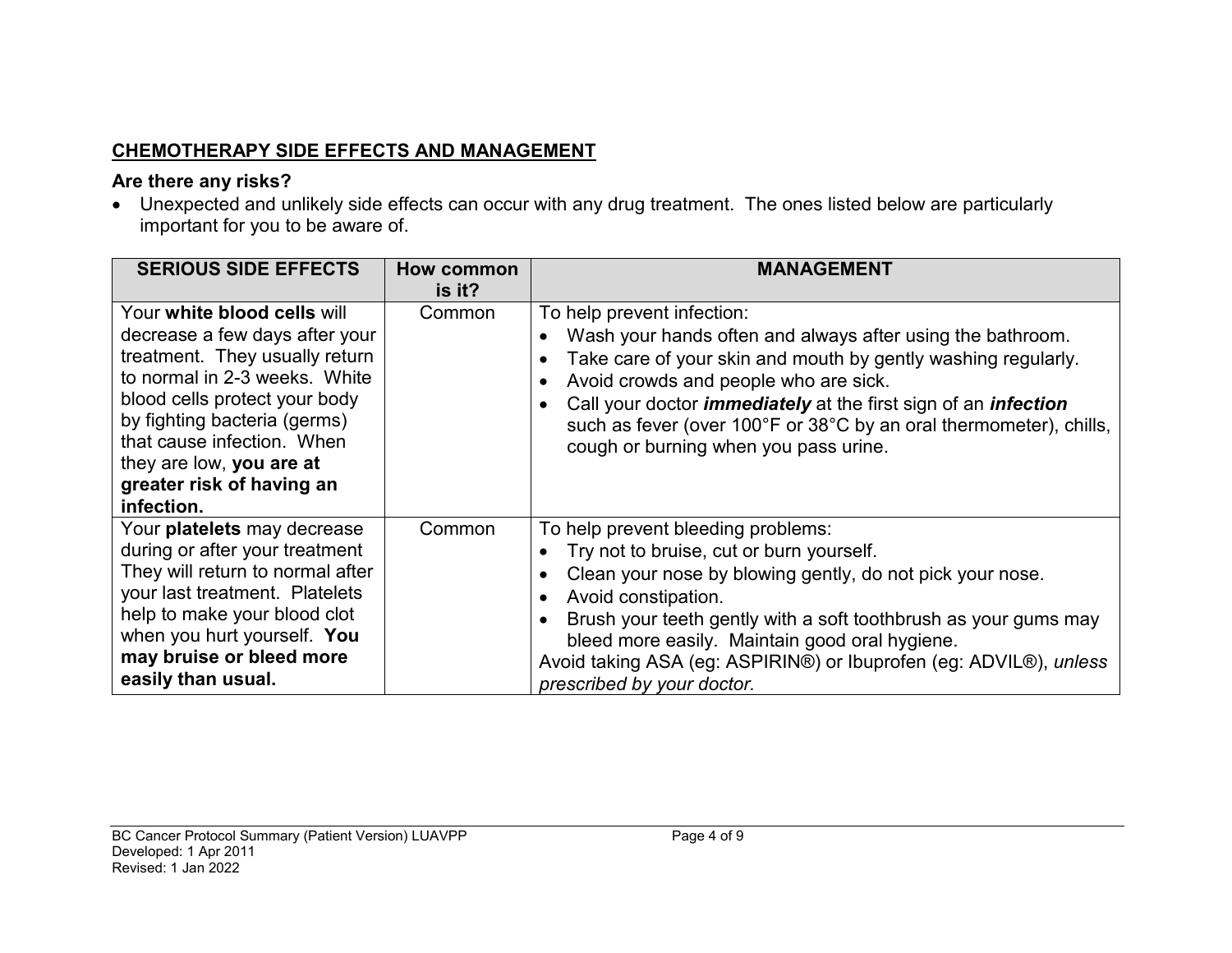| <b>SERIOUS SIDE EFFECTS</b>                                                                                                                                                                                                                                                                      | How common<br>is it? | <b>MANAGEMENT</b>                                                                                                                                                |
|--------------------------------------------------------------------------------------------------------------------------------------------------------------------------------------------------------------------------------------------------------------------------------------------------|----------------------|------------------------------------------------------------------------------------------------------------------------------------------------------------------|
| <b>Allergic reactions to cisplatin</b><br>may rarely occur. Signs of an<br>allergic reaction are dizziness,<br>confusion and wheezing or<br>difficulty breathing. This<br>reaction can occur<br>immediately or several hours<br>after receiving cisplatin, or,<br>after many doses of cisplatin. | Rare                 | Tell your nurse if this happens while you are receiving cisplatin.<br>Go to your local Emergency Room immediately if this happens<br>after you leave the clinic. |
| Cisplatin burns if it leaks<br>under the skin.                                                                                                                                                                                                                                                   | Very rare            | Tell your nurse <i>immediately</i> if you feel pain, burning, stinging, or any<br>other change while the drug is being given.                                    |

| <b>OTHER SIDE EFFECTS</b>                                                                                                                                                 | <b>How Common</b><br>Is It? | <b>MANAGEMENT</b>                                                                                                                                                                                                                                                                                                                                                                                                                                                                           |
|---------------------------------------------------------------------------------------------------------------------------------------------------------------------------|-----------------------------|---------------------------------------------------------------------------------------------------------------------------------------------------------------------------------------------------------------------------------------------------------------------------------------------------------------------------------------------------------------------------------------------------------------------------------------------------------------------------------------------|
| Nausea and vomiting may<br>occur after your treatment and<br>may last for 24 hours. Nausea<br>may last longer for some<br>patients (i.e. delayed nausea<br>and vomiting). | <b>Very Common</b>          | You will be given a prescription for anti-nausea drug(s) to take before<br>your chemotherapy treatment and/or at home. It is easier to prevent<br>nausea than to treat it once it has happened, so follow directions<br>closely.<br>Drink plenty of liquids.<br>Eat and drink often in small amounts.<br>• Try the ideas in "Food Choices to Control Nausea".<br>Your doctor may manage delayed nausea and vomiting differently.<br>Be sure to let your doctor know if you experience this. |
| <b>Tiredness</b> or lack of energy<br>may occur.                                                                                                                          | Common                      | Do not drive a car or operate machinery if you are feeling tired.<br>Try the ideas in "Your Bank of Energy Savings: How People with<br>Cancer can Handle Fatigue".                                                                                                                                                                                                                                                                                                                          |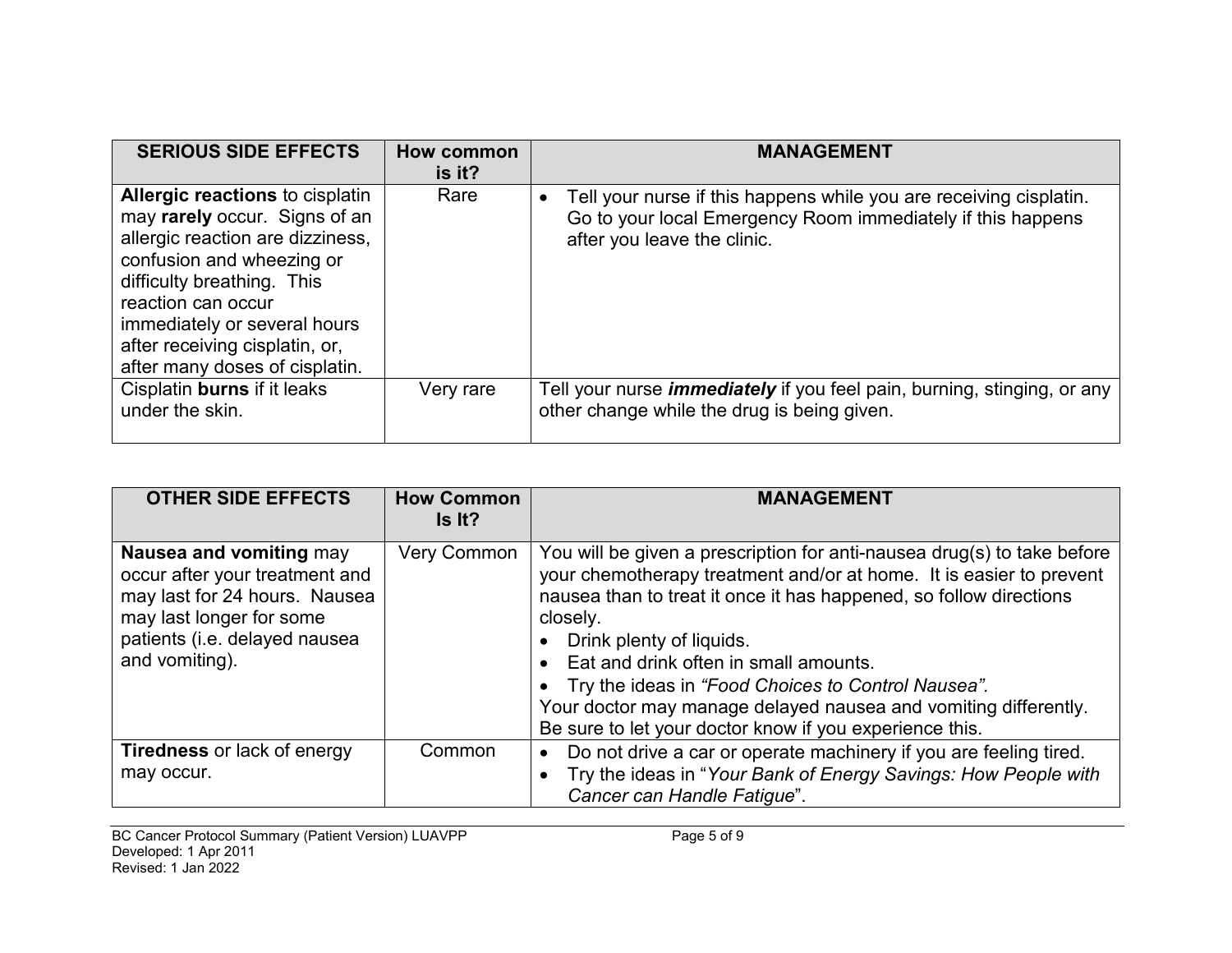| <b>OTHER SIDE EFFECTS</b>                                                                                                    | <b>How Common</b><br>Is It? | <b>MANAGEMENT</b>                                                                                                                                                                                                                                                                                            |
|------------------------------------------------------------------------------------------------------------------------------|-----------------------------|--------------------------------------------------------------------------------------------------------------------------------------------------------------------------------------------------------------------------------------------------------------------------------------------------------------|
| Loss of appetite and weight<br>loss may sometimes occur<br>and may persist after<br>discontinuation of pemetrexed.           | Common                      | Try the ideas in "Food Ideas to Help with Decreased Appetite".                                                                                                                                                                                                                                               |
| Skin rashes may sometimes<br>occur.                                                                                          | Common                      | You will be given dexamethasone, a steroid which will help decrease<br>your chance of having a rash. A mild rash may still occur. To help<br>itching:<br>You can use calamine lotion.<br>If very irritating, call your doctor during office hours. Otherwise,<br>make sure to mention it at your next visit. |
| Chest pain may occur a few<br>days after you receive<br>pemetrexed. This usually will<br>occur in the area of your<br>tumor. | Uncommon                    | Take acetaminophen (eg: TYLENOL®) every 4-6 hours as<br>$\bullet$<br>needed, up to a maximum of 4 g (4000 mg) per day. Start as<br>soon as possible once the pain begins.                                                                                                                                    |
| Pain or tenderness may<br>occur where the needle was<br>placed in your vein.                                                 | Uncommon                    | Apply cool compresses or soak in cool water for 15-20 minutes<br>several times a day.                                                                                                                                                                                                                        |
| Diarrhea may occur.                                                                                                          | Uncommon                    | To help diarrhea:<br>Drink plenty of liquids.<br>Eat and drink often in small amounts.<br>Avoid high fibre foods<br>as outlined in "Food Ideas to Help with Diarrhea during<br>Chemotherapy".                                                                                                                |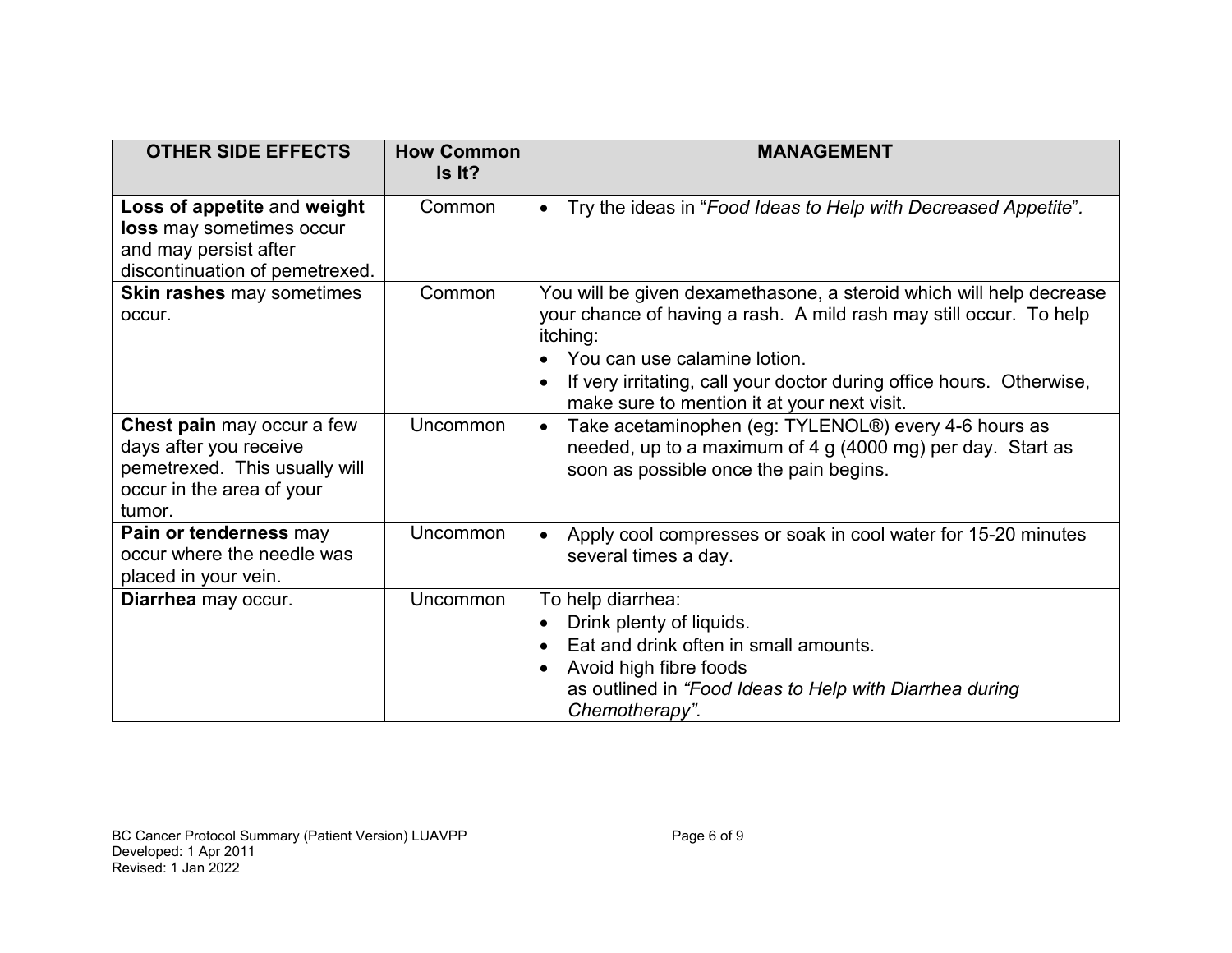| <b>OTHER SIDE EFFECTS</b>                                                                                                                                                                               | <b>How Common</b><br>Is It? | <b>MANAGEMENT</b>                                                                                                                                                                                                                                                                                                                                                                                                                                                                                                                     |
|---------------------------------------------------------------------------------------------------------------------------------------------------------------------------------------------------------|-----------------------------|---------------------------------------------------------------------------------------------------------------------------------------------------------------------------------------------------------------------------------------------------------------------------------------------------------------------------------------------------------------------------------------------------------------------------------------------------------------------------------------------------------------------------------------|
| Sore mouth may occur a few<br>days after treatment. Mouth<br>sores can occur on the<br>tongue, the sides of the mouth<br>or in the throat. Mouth sores<br>or bleeding gums can lead to<br>an infection. | Uncommon                    | Brush your teeth gently after eating and at bedtime with a very<br>soft toothbrush. If your gums bleed, use gauze instead of a<br>brush. Use baking soda instead of toothpaste.<br>Make a mouthwash with $\frac{1}{2}$ teaspoon baking soda or salt in 1 cup<br>warm water and rinse several times a day.<br>Try soft, bland foods like puddings, milkshakes and cream soups.<br>Avoid spicy, crunchy or acidic food, and very hot or cold foods.<br>Call your doctor if you are having difficulty eating or drinking due<br>to pain. |
| Hair loss is rare. If there is<br>hair loss, your hair will grow<br>back once you stop treatment.<br>Colour and texture may<br>change.                                                                  | Rare                        | Use a gentle shampoo and soft brush.<br>Care should be taken with use of hair spray, bleaches, dyes and<br>perms.<br>Refer to the pamphlet For the Patient: "Hair loss due to<br>chemotherapy"                                                                                                                                                                                                                                                                                                                                        |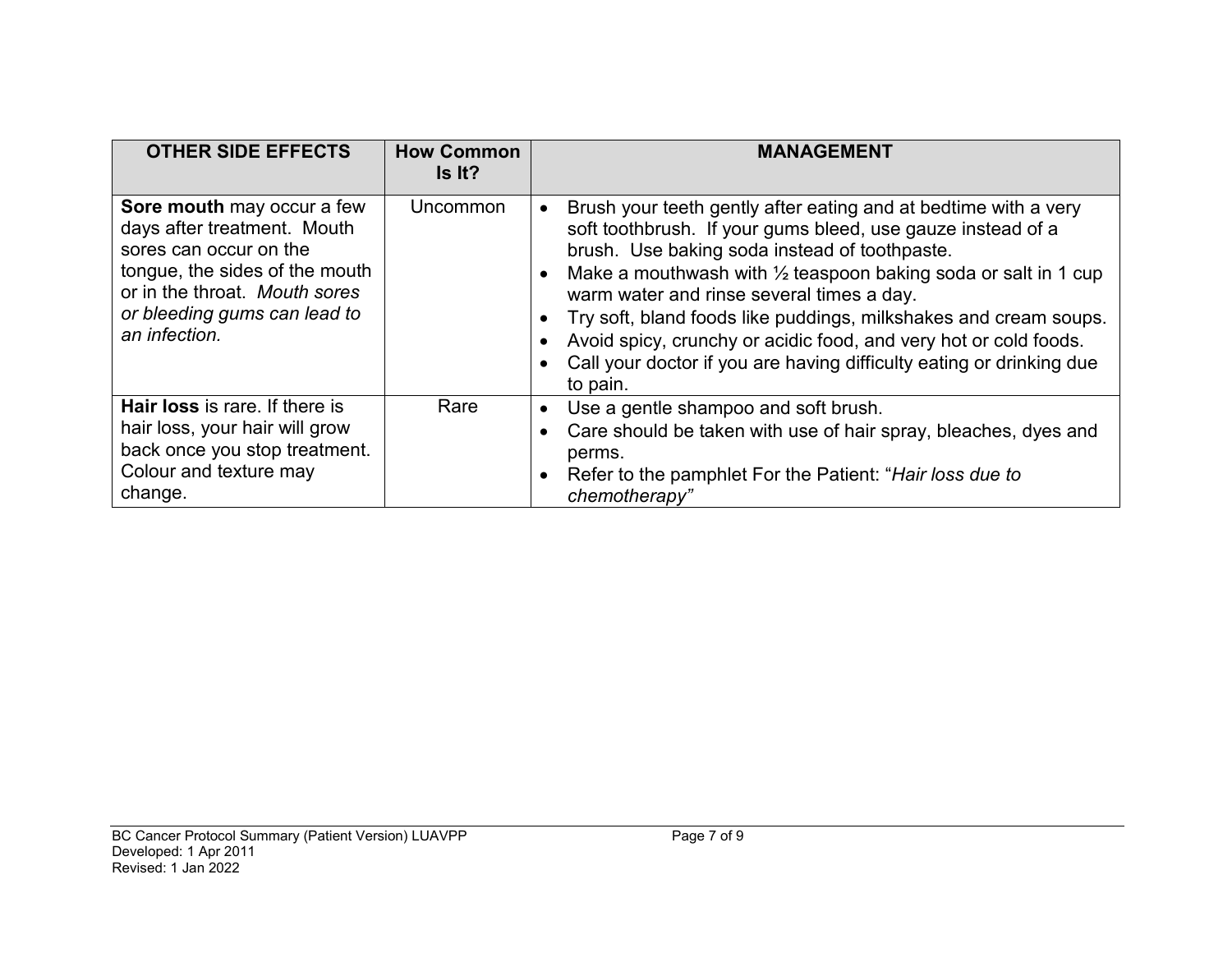## **INSTRUCTIONS FOR THE PATIENT**

# **What other drugs can interact with LUAVPP?**

- Other drugs such as some antibiotics given by vein (eg: tobramycin, vancomycin), furosemide (LASIX®), phenytoin (DILANTIN®), pyridoxine (VITAMIN B6) and ibuprofen (ADVIL®) may interact with LUAVPP. Tell your doctor if you are taking these or other drugs as you may need extra blood tests, your dose may need to be changed or your treatment may need to be held for a few days.
- Check with your doctor or pharmacist before you start taking any new prescription or non-prescription drugs.
- If you are admitted to hospital for intravenous antibiotics, be sure that the doctor treating you knows you are on cisplatin.

# **Other important things to know:**

- Cisplatin can cause changes in kidney function, but this is not frequent with the doses used in this type of treatment. It is important that you are well-hydrated before and after treatment.
- Sometimes, the nerve which allows you to hear can be affected by cisplatin. This could result in you experiencing "tinnitus" (ringing in the ears) or a change in your hearing. Report any of these problems to your doctor and/or nurse.
- The drinking of alcohol (in small amounts) does not appear to affect the safety or usefulness of this treatment.
- This treatment may cause sterility in men and menopause in women. If you plan to have children, discuss this with your doctor before starting treatment.
- This treatment may damage sperm and may cause harm to the baby if used during pregnancy. It is best to use *birth control* while you are undergoing treatment and for *3 months afterwards*. Tell your doctor right away if you or your partner becomes pregnant. Do not breast feed during treatment.
- Tell all doctors or dentists you see that you being treated with cisplatin and pemetrexed before you receive treatment of any form.

# **SEE YOUR DOCTOR OR GET EMERGENCY HELP IMMEDIATELY IF YOU HAVE:**

- Signs of an **infection** such as fever (over 100°F or 38°C by an oral thermometer), shaking chills, severe soar throat, productive cough, pain or burning when you pass urine, cloudy or foul smelling urine.
- Signs of a **stroke** such as sudden onset of severe headache, eyesight changes, slurred speech, loss of coordination, weakness or numbness in arm or leg.
- Signs of **bleeding problems** such as black, tarry stools; blood in urine or pinpoint red spots on skin.
- Signs of an **allergic reaction** (rare) soon after a treatment including dizziness, fast heart beat, face swelling or breathing problems.
- Signs of a **blood clot** such as tenderness or hardness over a vein, calf swelling and tenderness, sudden onset of cough, chest pain or shortness of breath.
- **Seizures** or **loss of consciousness**.